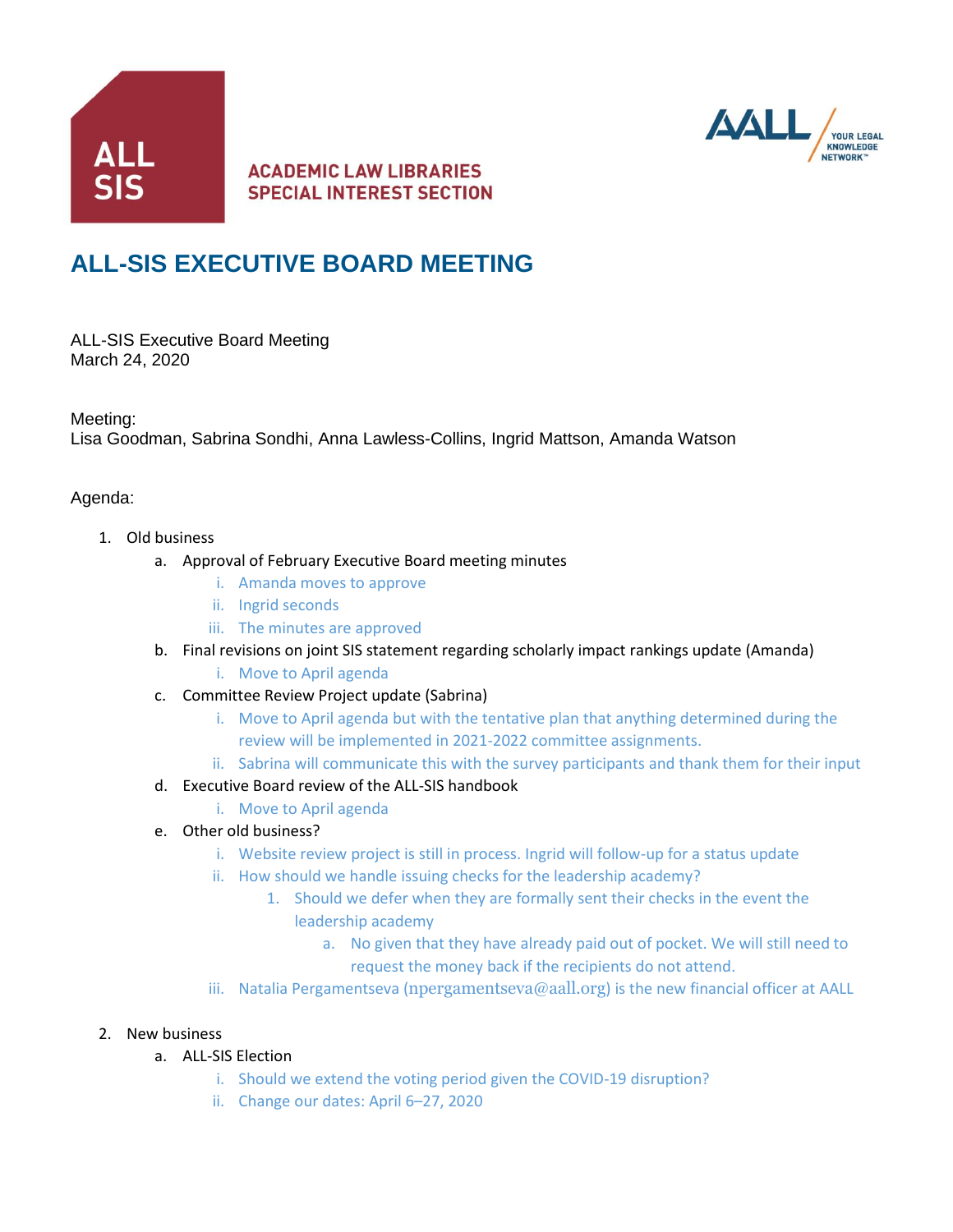

## **ACADEMIC LAW LIBRARIES SPECIAL INTEREST SECTION**

- iii. Will plan for certification of the results via email unless we meet as a board in those last days
- iv. Ingrid will follow up with Katie re: the newsletter status and plan to coordinate the announcement about the election dates
- b. Programming ideas for Director's and Middle Managers Breakfasts?
	- i. We will plan to address this at the next board meeting
- c. Other new business?
	- i. No

### Meeting adjourned at 4:35pm Agenda:

- 1. Old business
	- a. Approval of February Executive Board meeting minutes
		- i. Amanda moves to approve
		- ii. Ingrid seconds
		- iii. The minutes are approved
	- b. Final revisions on joint SIS statement regarding scholarly impact rankings update (Amanda)
		- i. Move to April agenda
	- c. Committee Review Project update (Sabrina)
		- i. Move to April agenda but with the tentative plan that anything determined during the review will be implemented in 2021-2022 committee assignments.
		- ii. Sabrina will communicate this with the survey participants and thank them for their input
	- d. Executive Board review of the ALL-SIS handbook
		- i. Move to April agenda
	- e. Other old business?
		- i. Website review project is still in process. Ingrid will follow-up for a status update
		- ii. How should we handle issuing checks for the leadership academy?
			- 1. Should we defer when they are formally sent their checks in the event the leadership academy
				- a. No given that they have already paid out of pocket. We will still need to
					- request the money back if the recipients do not attend.
		- iii. Natalia Pergamentseva ([npergamentseva@aall.org](mailto:npergamentseva@aall.org)) is the new financial officer at AALL

#### 2. New business

- a. ALL-SIS Election
	- i. Should we extend the voting period given the COVID-19 disruption?
	- ii. Change our dates: April 6–27, 2020